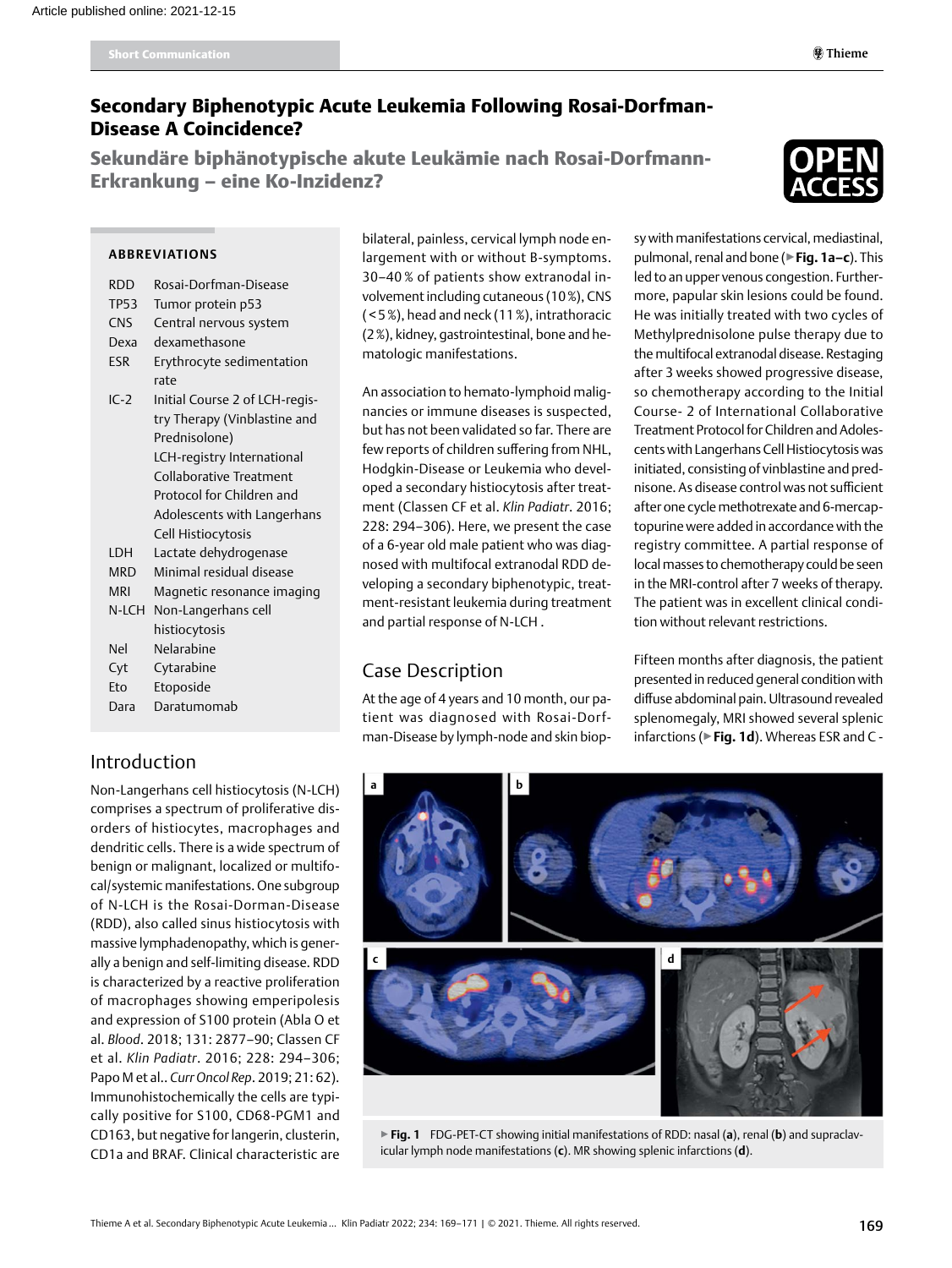



reactive protein showed values within the normal range, LDH was increased (3450 U/l) and blood count showed hyperleukocytosis (max 124.000/µl leukocytes) with 77% leukemic blasts (L1). Leukemic blasts showed expression of CD2, CD10, cyCD3 and CD99, suitably with pre-T-ALL. Molecular genetics could not detect rearrangements, especially no bcr/abl, MLL rearrangements or TEL-AML1. Because of additional hyperfibrinolysis with disseminated intravascular coagulation, the lumbar puncture and bone marrow puncture were postponed. CNS Status 2a with 7% blasts, defined as negative (overall cell number  $1/\mu$ l) could be diagnosed on day 14 of therapy.

Treatment according to AEIOP-BFM ALL 2017 registry was started immediately with dexamethasone. Because of further increasing leucocyte count, cyclophosphamide was given at days 2 and 3 in addition, followed by vincristine, daunorubicin and asparaginase at day 8 und 15. Reduction of blasts was detected on day 8 in peripheral blood (leukocytes 150/µl; 4% blasts) but already on day 21 of protocol IA another blast crisis occurred (Leucocytes 28.660/µl; 85% blasts). Protocol IB was therefore started earlier on day 21, including cyclophosphamide, cytarabin,6-mercaptopurine and intrathecal methotrexate. As another blast crisis occurred after protocol IB with 37 % blast (cytomorphologic MRD- 89%) an individual experimental therapy consisting of nelarabine, cytarabine and etoposide was attempted, but leukemia remained refractory (▶**Fig. 2**).

Bone marrow puncture on time point 2 of the protocol detected for the first time a second atypic promyelocytic blast population (CD34 neg, low expression of CD117 and TdT) besides the known lymphoblastic cells, so that a biphenotypic leukemia was suspected. Cytogenetic and molecular genetic aberrations (t(4;7), t(14;16), del(9)) could be seen. As lymphoblasts showed CD38 + expression, in an off label use of daratumomab, a specific antibody, was administered (2 cycles, 500 mg/m²). After two cycles, again leukemic blast crisis was documented. As a next step, a modified therapy with cytarabine and mitoxantrone was started. However, the increase of leucocytes and blast crisis could not be controlled (▶**Fig. 2**). The patient died three month after diagnosis of secondary leukemia.

Hypothezing that RDD and the secondary leukemia could be based on the same malignant clone/precursor or on a cancer predispostion syndrome, whole-exome-sequencing of a saliva sample and a blood sample (leukemic cells) were performed in addition. Saliva analysis showed a pathogenic splice site variant affecting the *MLH1* gene (c.790 + 1G> A, p.?), which was also detected in the blood sample. Furthermore, sequencing results of leukemic cells revealed a pathogenic variant in the *TP53* gene (c.844C> T p.(Arg282Trp) also being detected low-frequently in the saliva sample. Both mutated genes constitute wellknown cancer predisposition genes, as they are causative for different hereditary can-

cer-predisposing syndromes, including Lynch and Li-Fraumeni syndrome. For further discrimination whether the secondary leukemia and the RDD are genetically related, a DNA sample of initial RDD diagnosis was examined according to the *MLH1* and *TP53* mutational status. Both sequence variants could not be detected in the RDD sample. Finally, we could not prove a genetically association of these both diseases. Moreover, the sequencing data do not point to a germline *MLH1* mutation.

## **Discussion**

Diagnosis and management of RDD has been lately discussed<sup>1</sup>, but etiology, prognosis, diagnostic markers and relation to other diseases still are not completely understood. An association of Non-LCH with malignant hematologic neoplasm has been reported in a few cases, suggesting that this is more than a coincidence ( Classen CF et al. *Klin Padiatr*. 2016; 228: 294–306; Zanelli M et al. *Int J Surg Pathol*. 2019; 27: 396–8; Bonometti A et al. *J Cutan Pathol*. 2021; 48: 637–43; Park IS et al. *Korean J Intern Med*. 2012; 27: 459–62; Castro EC et al. *Pediatr Dev Pathol*. 2010; 13: 225–37; Ambati S et al. *Pediatr Blood Cancer*. 2008; 51: 433–5; Allen MR et al. *Med Pediatr Oncol*. 2001; 37: 150–2; Rodig SJ et al.*Am J Hematol*. 2008; 83: 116–21). In most cases, leukemia preceded Non-LCH or occurred at the same time. Furthermore, a MAP2K1-driven mixed histiocytosis with Langerhans cell histiocytosis, Rosai-Dorfman-Destombes disease, and Erdheim-Chester disease features and cutaneous involvement, progressing to a fatal and clonally-related acute myeloid leukemia has been described (Bonometti A et al. *J Cutan Pathol*. 2021; 48: 637–43). This report is a rare case of acute leukemia following RDD as a secondary malignancy in a child. Since therapy related secondary malignancy after treatment of RDD with low dose MTX (20mg/m2/week) and 6-mercaptopurine (50 mg/m<sup>2</sup>/day) has not been described previously, we suspect leukemia to be rather an association with histiocytosis than a secondary, treatment-related malignoma.

This remarkable case, especially because of its switch to biphenotypic leukemia (from a *pre-T-ALL (CD2, CD10, cyCD3 and CD99) to*